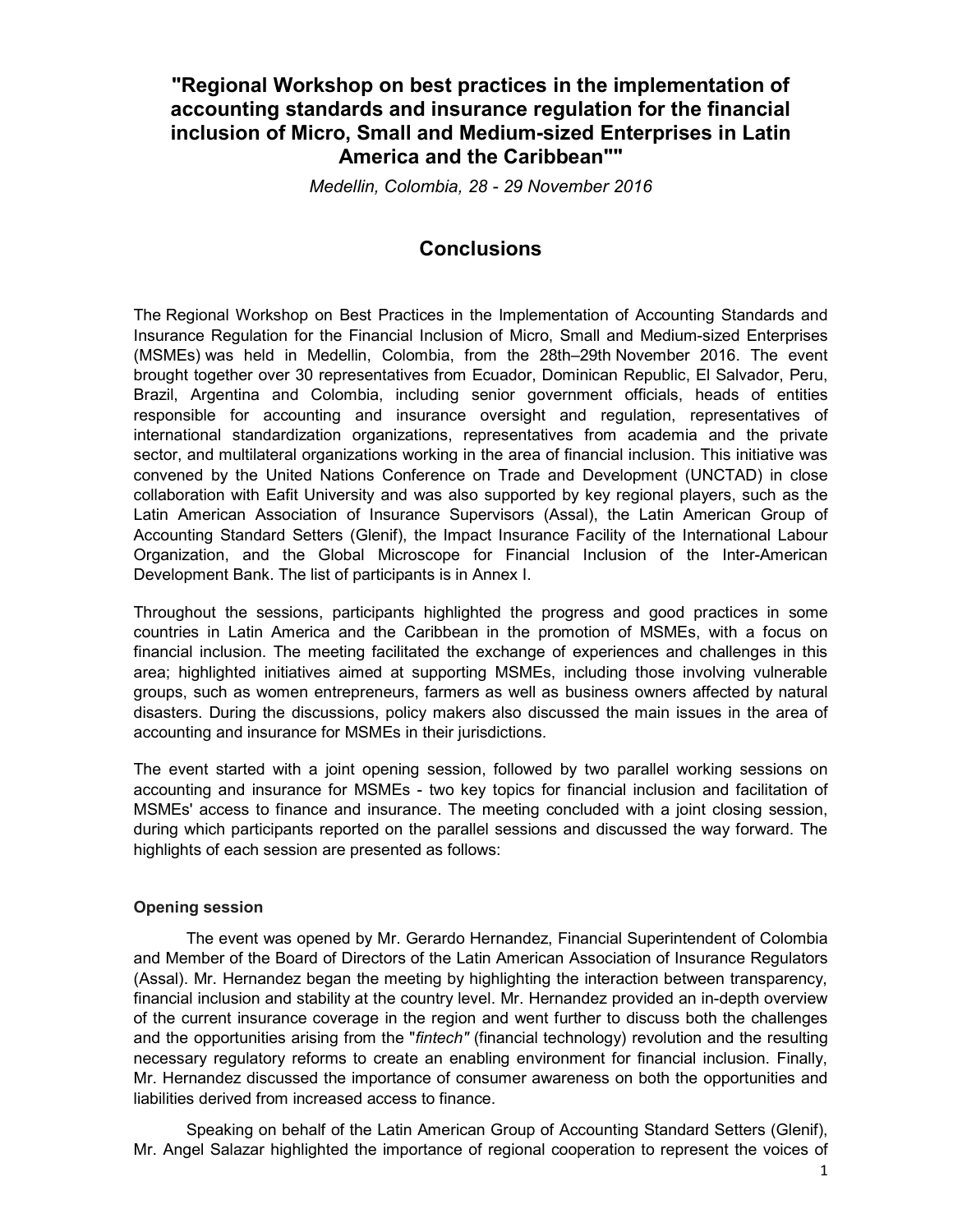all countries in the region with regard to issues of lack of technical expertise that affect the financial inclusion of MSMEs. As an example, Mr. Salazar highlighted the contribution of Glenif to development of International Financial Reporting Standards (IFRS) for SMEs, particularly on the topic of valuation of fixed assets. Mr. Salazar ended his intervention by highlighting the challenges to make accounting work for MSMEs' development, which includes widening stakeholder engagement both at national and regional levels, as well as promoting participatory dialogue.

Mr. Amaro Luiz de Oliveira, Member of the International Accounting Standards Board (IASB) for Latin America, provided the background to the conception and development of IFRS for SMEs, and highlighted the role of UNCTAD/ISAR in that process. Mr. Amaro emphasized that IFRS for SMEs are a valuable reporting framework for smaller entities, more responsive to the size and ownership of their operations, and should help improve their access to finance. Mr. Amaro closed his presentation by acknowledging the challenges of jurisdictions in implementing the IFRS for SMEs and provided insight into the tools developed by the IASB and its partners in response to those challenges.

The opening session concluded with the presentation of Mr. Carlos Moya, Regional Representative of the Alliance for Financial Inclusion (AFI), who shared AFI's experience in expanding financial inclusion globally, working with 117 institutions in 94 countries. Mr. Moya highlighted AFI's areas of interest through six working groups, one of which is dedicated to the topic of SME finance. Furthermore, Mr. Moya, highlighted that AFI has facilitated and produced over 12 policy changes in the area of financial inclusion for MSMEs, which constitute evidencebased data that policymakers and regulators can use to set quantified targets and to inform policy making. Finally, Mr. Moya provided an overview of the priorities for the next years in the Latin American Region, which are digital financial services, further research and data collection on financial inclusion and the National Strategies of Financial Inclusion at a country level. He further outlined how the financial inclusion community is working with Standard Setting Bodies to ensure implementation of relevant regulations.

### Parallel sessions

### The role of financial information of MSMEs in improving their access to finance

In the parallel session on accounting for MSMEs, participants concluded that there remain major challenges in the implementation of related accounting standards throughout the region. In particular, participants discussed that IFRS for SMES are highly complex for microenterprises, which in some countries account for up to 80% of formal enterprises. In order to adopt best practices to improve quality of accounting and reporting to facilitate access to finance for MSMEs, the participants agreed:

- To mobilize participation of organizations at the national and regional levels that can facilitate cooperation on the implementation of IFRS for SMEs and other simplified guidelines: standard-setting bodies, regulatory bodies, the accountancy profession, bank associations; MSMEs, government agencies in support of MSMEs, and regulators of the financial system.
- To identify and implement tools for capacity-building: to invite other stakeholders at the national level to join efforts to implement UNCTAD's Accounting Development Tool (ADT), in light of its value as a diagnostic instrument and driver of change, including in the MSME accounting area. At the national and regional levels, there is a need to develop action plans to train practitioners and professional accountants and to involve academia in the adequate training of qualified accountants who would be knowledgeable of international standards and requirements , to also ensure the improvement of trainers and teachers' capacity,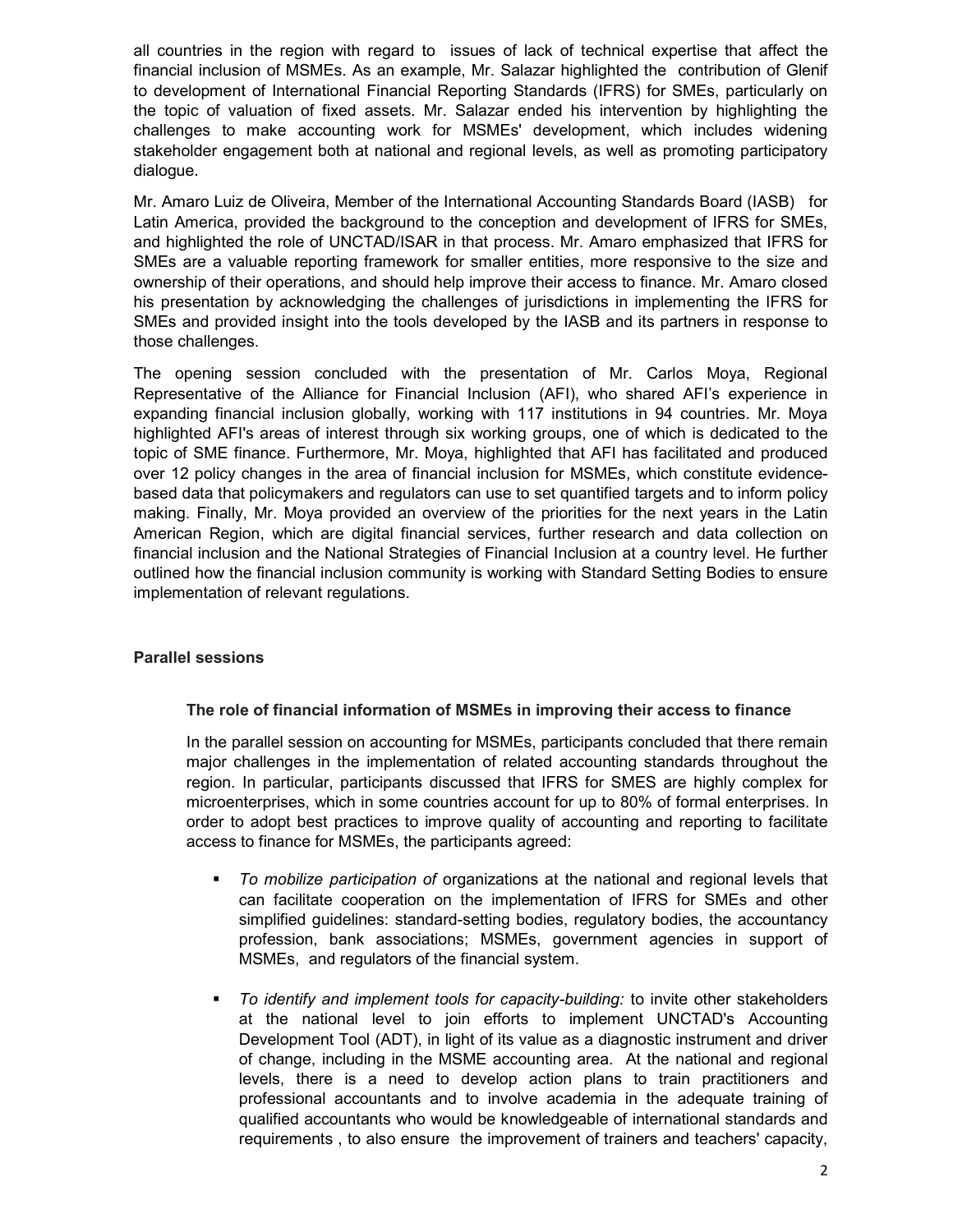which is needed to lead these training processes. Finally, the need to promote financial literacy and awareness raising processes for micro-entrepreneurs and SME entrepreneurs was identified, given the usefulness of reliable accounting information as a tool for accessing credit.

 To develop the regulatory capacity: Notwithstanding the importance of accounting in all types of companies, it is important to keep a realistic view of the type of accounting information needed by and from each type of company (in terms of size) in order to avoid excessive compliance costs that discourage the micro and small entrepreneurial activity. For example, guidance should be developed on a minimal requirement for micro enterprises for formalization purposes. In this regard, less complex accounting guidelines, such as UNCTAD's Accounting and Financial Reporting Guidelines for Small and Medium-sized Enterprises (SMEGA 3), tailored to micro-enterprises, could prove beneficial and useful for all actors (regulators, businessmen, professionals and accounting technicians). Finally, in order to achieve concrete results, guidance is required for the regional harmonization of accounting standards for microenterprises, moving from accounting regulations based on the characteristics of companies to accounting guidelines based on the needs of the users of the financial reports.

#### Insurance regulation to improve access to MSMEs

During the parallel session on the development of strategies, policies and regulatory framework of the SME insurance market, participants expressed that, although there is a very low coverage in this segment and therefore a great market opportunity, two large gaps remain. The first is related to the need to develop simplified products tailored to the needs of SMEs, and the second regards the creation of a culture of risk prevention. Participants agreed on the following recommendations and avenues of collaboration:

- Encourage Government practices that recognize insurance as an element favourable to the mitigation of risk, in order to minimize macroeconomic costs and to solve the vulnerabilities at the micro level. Additionally, it is necessary to consider that, in order to consolidate the inclusion of financial services; it is pertinent to promote inclusive insurance services.
- Financial education and awareness of the insurance culture can be seen as an important way to integrate the SMEs into the insurance schemes on a suitable basis, and help the individuals to understand their rights and enable them to demand their protection. The encroachment of the insurance culture at the level of the productive units (MSMEs and other small entities) is essential to reduce the vulnerabilities of these organizations. The occurrence of losses that affect the productive development of these units can have magnitude effects on business continuity. It is therefore relevant for these organizations to consider insurance as part of their sustainability strategy, developing in turn a "confidence factor" that must be cultivated among all participants in the insurance market, including insurance companies, intermediaries and insurance users. The process of financial education in the countries should consider the successful experiences with the greatest impact, seeking an adequate segmentation of the target population and the choice of the most effective diffusion channels.
- Develop institutional capacities at the country level to carry out regulatory changes in the insurance sector, in order to improve access for MSMEs to affordable insurance services. To this end, it is necessary to develop and disseminate case studies of success, showing from a supply and demand perspective the positive impact of designing products that are appropriate to the needs of the insured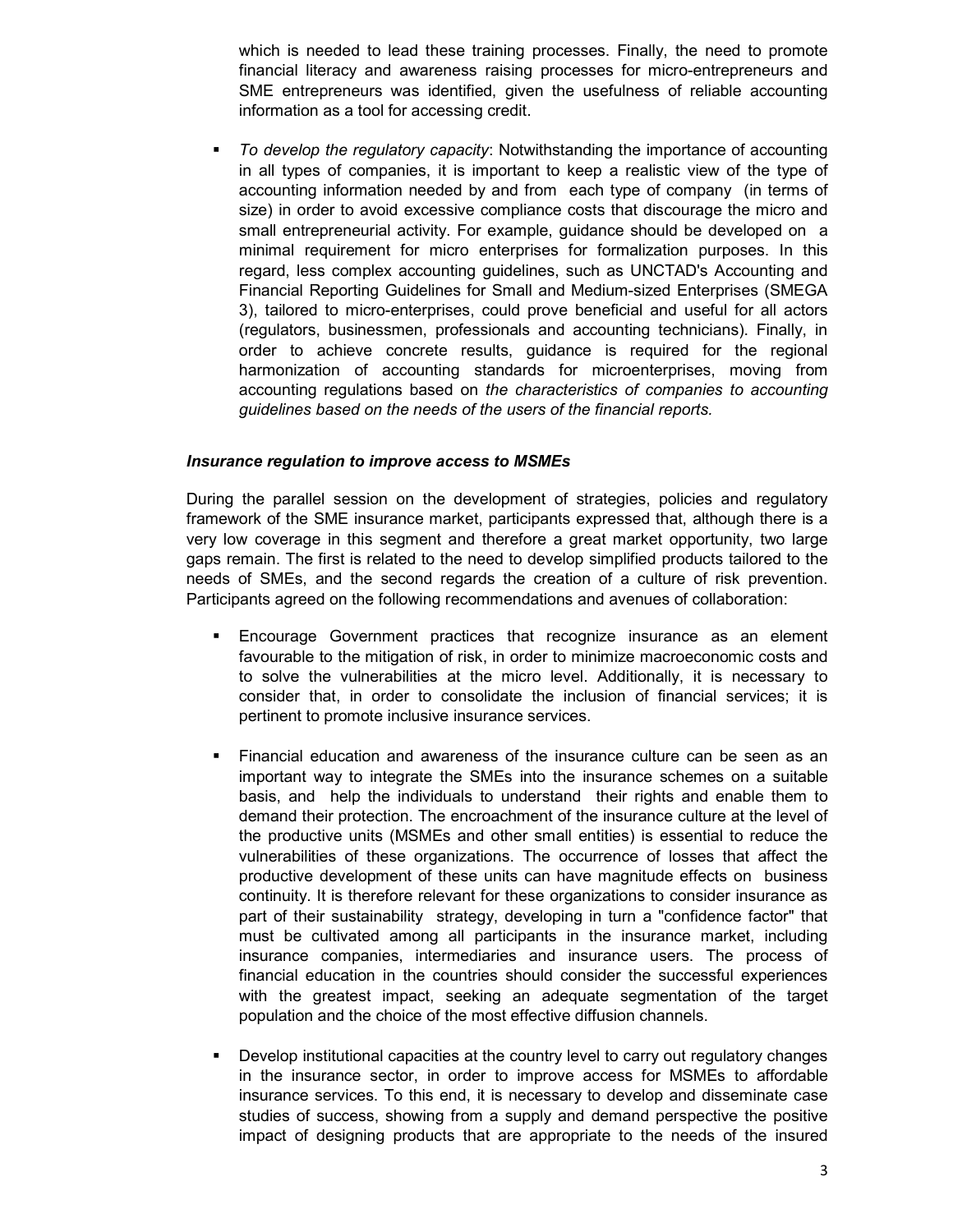MSMEs (size, channels, coverage), with a focus on the advantages they represent to users on loss mitigation.

- In addition, the following aspects are to be considered:
	- Policies regarding marketing and distribution channels, about contract formalities (use of electronic channels), settlement of timely claims; forms of expedited claims. The aforementioned elements should be part of a "responsible sale" strategy in which customer needs are met efficiently and at the lowest cost.

Regulations should observe that new forms of insurance distribution consider a number of operational risks and technological requirements that must be adequately covered by insurers. Likewise, regulations should be aimed at improving the quality of information: the databases of insurance contracts must allow the characteristics of the consumer to be known, in order to establish a statistical base that allows differentiation between corporate, medium-sized, small businesses, micro-enterprises, or individuals.

 The characterization of products must be coupled with the needs of users, and especially SMEs. It is important to ensure that, according to good practices of insurance companies, a product strategy is established for SMEs considering potential reinsurance to mitigate risk.

### Final Remarks

In general, it was concluded that, although there has been significant progress in promoting MSMEs, specifically in terms of their access to financial services, there remains a significant gap. The participants agreed that this situation is partly explained by the lack of products tailored to MSMEs, and the lack of entrepreneurs' financial education.

Participants requested UNCTAD to facilitate the follow-up on the meetings' recommendations and, to that end, specific UNCTAD's tools were highlighted, such as the ADT, SMEGA 3, and the discussion paper Facilitating Access to Affordable Insurance Products for SMEs. Participants acknowledged that the above-mentioned materials would enable countries to assess their capacity development needs, set priorities and define concrete action plans.

During the closing session, the importance of bringing the present conclusions to the agenda of regional organizations, such as Assal and, Glenif, was highlighted, as well as the related efforts of existing initiatives in this area (Financial Inclusion Alliance -AFI-, Impact-Insurance Facility, Global Microscope for Financial Inclusion). The participants expressed their appreciation for the open and constructive dialogue, which facilitated the exchange of experiences and lessons learned while providing a valuable platform for discussing future actions. The meeting highlighted the importance of regional collaboration to prioritize the agenda of financial inclusion of MSMEs. Participants requested UNCTAD to continue facilitating this type of exchange of experiences to facilitate the process of MSMEs' financial inclusion, the financial literacy of owners and managers of these companies, their access to finance and affordable insurance services, and capacity building in the area of accounting and insurance for MSMEs.